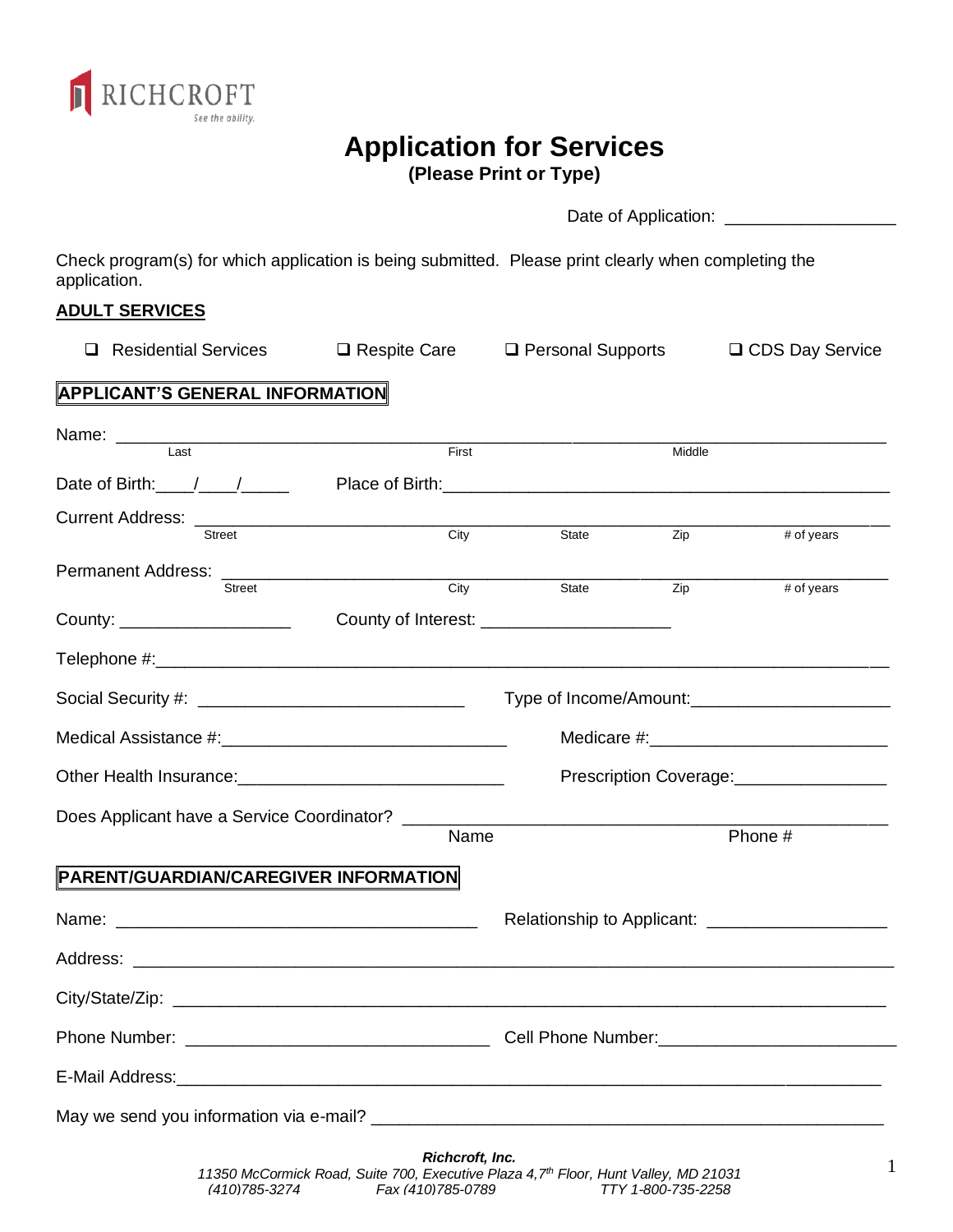#### APPLICANT'S LIVING SITUATION – **Please include names**

|  |                                                 | Guardian or Relatives: _________________________                                                    |         |  |        |
|--|-------------------------------------------------|-----------------------------------------------------------------------------------------------------|---------|--|--------|
|  |                                                 | Foster Home: _______________________________Other: _____________________________                    |         |  |        |
|  |                                                 |                                                                                                     |         |  |        |
|  |                                                 |                                                                                                     |         |  |        |
|  |                                                 | Date Guardianship was attained: __________________Number of occupants living in the home: _________ |         |  |        |
|  | Type of Guardianship (Check whichever applies): |                                                                                                     |         |  |        |
|  | $\Box$ Full $\Box$ Property                     | Limited                                                                                             | Medical |  | Person |

## **FAMILY INFORMATION**

| <b>FATHER</b>                         |  | <b>MOTHER</b>                         |  |
|---------------------------------------|--|---------------------------------------|--|
| Name:                                 |  | Name:                                 |  |
| Birth Date:                           |  | <b>Birth Date:</b>                    |  |
| Address:                              |  | Address:                              |  |
| Home Phone:                           |  | Home Phone:                           |  |
| Occupation:                           |  | Occupation:                           |  |
| Work Phone:                           |  | Work Phone:                           |  |
| <b>Work Address:</b>                  |  | <b>Work Address:</b>                  |  |
| Social Security #:                    |  | Social Security #:                    |  |
| Living/Deceased<br>If deceased, date: |  | Living/Deceased<br>If deceased, date: |  |
| Place of Birth:                       |  | Place of Birth:                       |  |
| <b>Marital Status:</b>                |  | <b>Marital Status:</b>                |  |

#### **BROTHERS AND SISTERS** (Use additional paper if necessary):

| <b>NAME</b> | <b>BIRTH DATE</b> | <b>PHONE#</b> | <b>ADDRESS</b> | <b>OCCUPATION</b> |
|-------------|-------------------|---------------|----------------|-------------------|
|             |                   |               |                |                   |
|             |                   |               |                |                   |
|             |                   |               |                |                   |
|             |                   |               |                |                   |

#### **OTHER FAMILY MEMBERS LIVING IN THE HOME** (Use additional paper if necessary):

| <b>NAME</b> | <b>BIRTH DATE</b> | <b>RELATION TO</b><br><b>APPLICANT</b> | <b>PHONE#</b> | <b>OCCUPATION</b> |
|-------------|-------------------|----------------------------------------|---------------|-------------------|
|             |                   |                                        |               |                   |
|             |                   |                                        |               |                   |
|             |                   |                                        |               |                   |
|             |                   |                                        |               |                   |

## **EMERGENCY CONTACT: (Other than Parent/Guardian/Caregiver).**

Name: \_\_\_\_\_\_\_\_\_\_\_\_\_\_\_\_\_\_\_\_\_\_\_\_\_\_\_\_\_\_\_\_\_\_\_\_\_\_ Relationship to applicant:\_\_\_\_\_\_\_\_\_\_\_\_\_\_\_\_\_\_

Address:\_\_\_\_\_\_\_\_\_\_\_\_\_\_\_\_\_\_\_\_\_\_\_\_\_\_\_\_\_\_\_\_\_\_\_\_\_ Phone Number:\_\_\_\_\_\_\_\_\_\_\_\_\_\_\_\_\_\_\_\_\_\_\_\_\_\_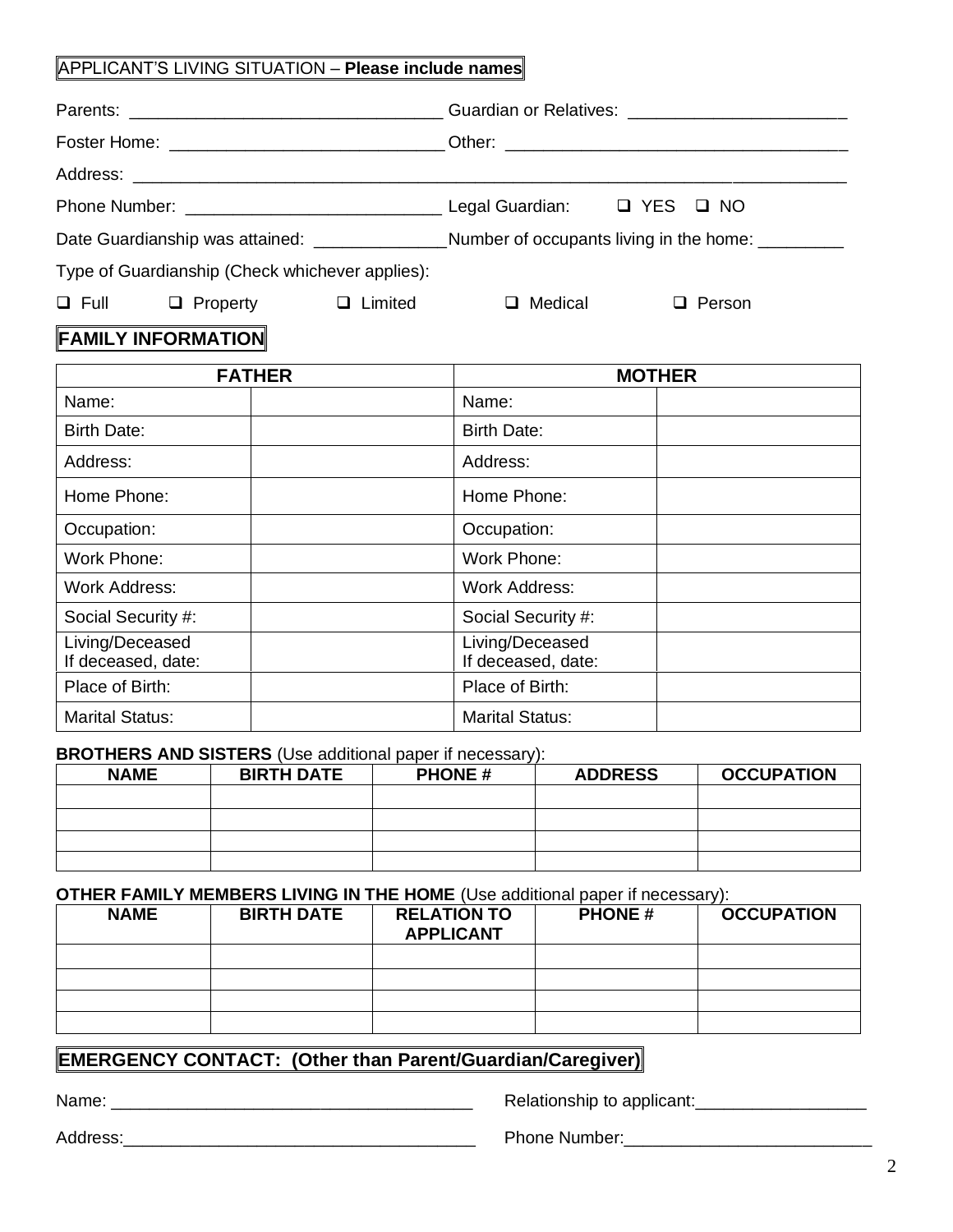| <b>APPLICANT'S FINANCIAL INFORMATION</b>        | (If applying for Respite, do not complete this section)                                                                                                                                                                                                                                                            |
|-------------------------------------------------|--------------------------------------------------------------------------------------------------------------------------------------------------------------------------------------------------------------------------------------------------------------------------------------------------------------------|
|                                                 |                                                                                                                                                                                                                                                                                                                    |
|                                                 |                                                                                                                                                                                                                                                                                                                    |
|                                                 | Does Individual have an overpayment with Social Security? $\Box$ YES $\Box$ NO If yes, why? (Please include                                                                                                                                                                                                        |
|                                                 |                                                                                                                                                                                                                                                                                                                    |
| Is the parent a Veteran? $\Box$ YES $\Box$ NO   | If yes, who? $\frac{1}{2}$ = $\frac{1}{2}$ = $\frac{1}{2}$ = $\frac{1}{2}$ = $\frac{1}{2}$ = $\frac{1}{2}$ = $\frac{1}{2}$ = $\frac{1}{2}$ = $\frac{1}{2}$ = $\frac{1}{2}$ = $\frac{1}{2}$ = $\frac{1}{2}$ = $\frac{1}{2}$ = $\frac{1}{2}$ = $\frac{1}{2}$ = $\frac{1}{2}$ = $\frac{1}{2}$ = $\frac{$              |
| Is either parent retired? $\Box$ YES $\Box$ NO  | If yes, who? $\frac{1}{2}$ = 0.000 m                                                                                                                                                                                                                                                                               |
| Is either parent deceased? $\Box$ YES $\Box$ NO | If yes, who? $\frac{1}{2}$ $\frac{1}{2}$ $\frac{1}{2}$ $\frac{1}{2}$ $\frac{1}{2}$ $\frac{1}{2}$ $\frac{1}{2}$ $\frac{1}{2}$ $\frac{1}{2}$ $\frac{1}{2}$ $\frac{1}{2}$ $\frac{1}{2}$ $\frac{1}{2}$ $\frac{1}{2}$ $\frac{1}{2}$ $\frac{1}{2}$ $\frac{1}{2}$ $\frac{1}{2}$ $\frac{1}{2}$ $\frac{1}{2}$ $\frac{1}{2}$ |
|                                                 |                                                                                                                                                                                                                                                                                                                    |
|                                                 |                                                                                                                                                                                                                                                                                                                    |
|                                                 |                                                                                                                                                                                                                                                                                                                    |
|                                                 |                                                                                                                                                                                                                                                                                                                    |
|                                                 |                                                                                                                                                                                                                                                                                                                    |
|                                                 |                                                                                                                                                                                                                                                                                                                    |
|                                                 |                                                                                                                                                                                                                                                                                                                    |
|                                                 |                                                                                                                                                                                                                                                                                                                    |
| most recent statement(s).                       | List all Bank Accounts that are held either solely by the applicant or jointly with another party. Attach copy of                                                                                                                                                                                                  |
| Bank Name(s) and type of account:               |                                                                                                                                                                                                                                                                                                                    |
|                                                 |                                                                                                                                                                                                                                                                                                                    |
|                                                 |                                                                                                                                                                                                                                                                                                                    |
|                                                 | Any property in applicant's name (give location and value):<br><u>Example 2008</u>                                                                                                                                                                                                                                 |
|                                                 |                                                                                                                                                                                                                                                                                                                    |
|                                                 | If yes, give name and address of trustee:<br>and the contract of the contract of trustee:                                                                                                                                                                                                                          |
|                                                 |                                                                                                                                                                                                                                                                                                                    |
| Attach copy of two most recent paystub.         |                                                                                                                                                                                                                                                                                                                    |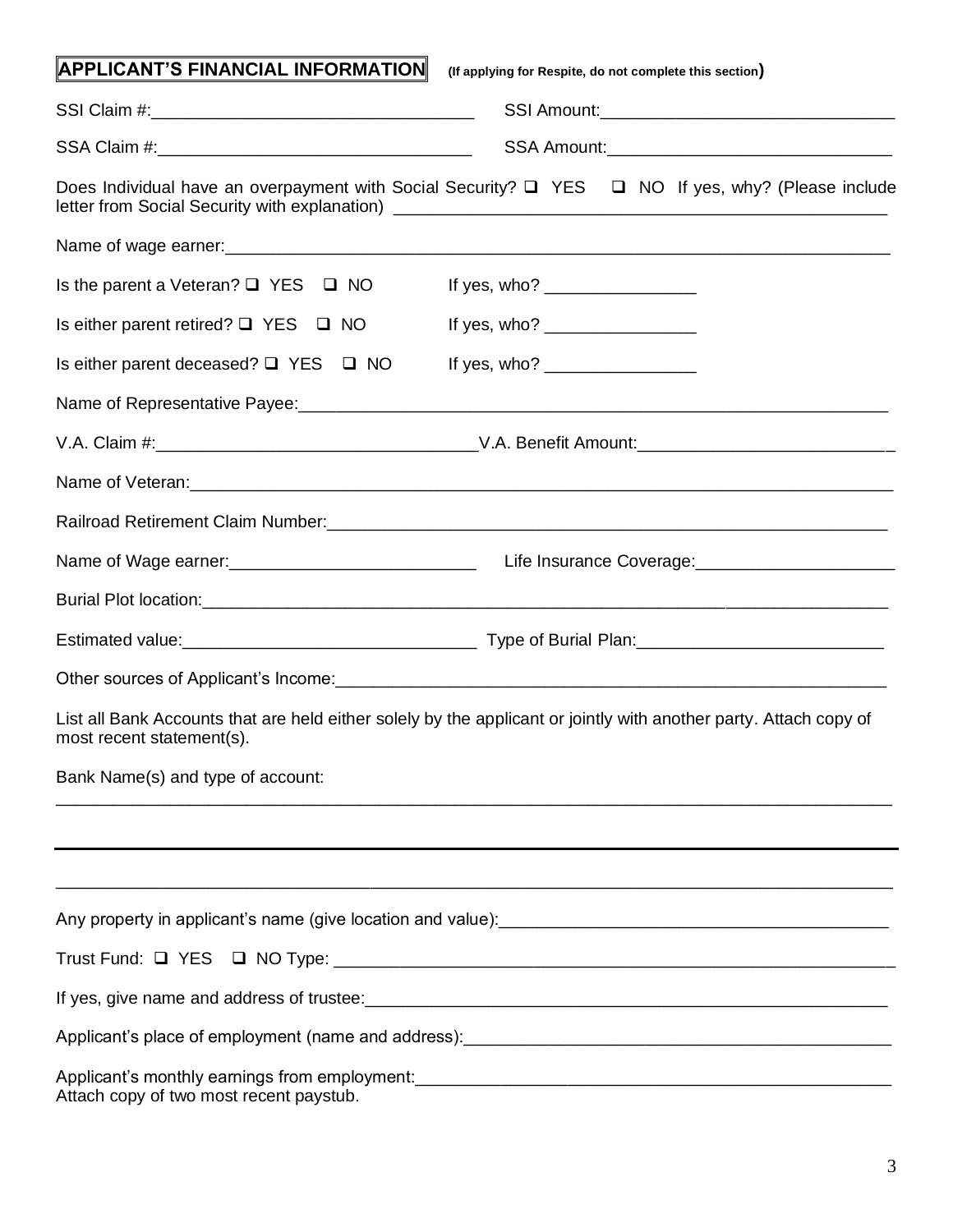## MEDICAL INFORMATION

| Α. | Applicant's primary health care provider/physician: _____________________________ |                                                                                                                                                                                                                                      |  |  |
|----|-----------------------------------------------------------------------------------|--------------------------------------------------------------------------------------------------------------------------------------------------------------------------------------------------------------------------------------|--|--|
|    |                                                                                   |                                                                                                                                                                                                                                      |  |  |
|    |                                                                                   | Date of last physical exam: _______________                                                                                                                                                                                          |  |  |
|    |                                                                                   |                                                                                                                                                                                                                                      |  |  |
|    |                                                                                   |                                                                                                                                                                                                                                      |  |  |
| В. | <b>Diagnosis</b>                                                                  |                                                                                                                                                                                                                                      |  |  |
|    |                                                                                   |                                                                                                                                                                                                                                      |  |  |
|    |                                                                                   | Secondary: <u>Commission Commission Commission Commission Commission Commission Commission Commission Commission Commission Commission Commission Commission Commission Commission Commission Commission Commission Commission C</u> |  |  |
|    |                                                                                   |                                                                                                                                                                                                                                      |  |  |
|    |                                                                                   |                                                                                                                                                                                                                                      |  |  |
| C. | Does applicant have a formal behavioral plan that agency developed?               | $\Box$ YES $\Box$ NO                                                                                                                                                                                                                 |  |  |
|    |                                                                                   |                                                                                                                                                                                                                                      |  |  |

### **D. List any medication(s) taken by applicant**

| <b>MEDICATION</b> | <b>DOSAGE</b> | <b>REASON</b> |
|-------------------|---------------|---------------|
|                   |               |               |
|                   |               |               |
|                   |               |               |
|                   |               |               |
|                   |               |               |
|                   |               |               |
|                   |               |               |
|                   |               |               |
|                   |               |               |
|                   |               |               |
|                   |               |               |
|                   |               |               |

#### **E. History of Hospitalizations**

| <b>DATE</b> | <b>REASON</b> | <b>HOSPITAL</b> | <b>PHYSICIAN</b> |
|-------------|---------------|-----------------|------------------|
|             |               |                 |                  |
|             |               |                 |                  |
|             |               |                 |                  |
|             |               |                 |                  |
|             |               |                 |                  |
|             |               |                 |                  |
|             |               |                 |                  |
|             |               |                 |                  |
|             |               |                 |                  |
|             |               |                 |                  |

#### **F. Seizures**

- 1. Does the applicant have seizures? ❑ YES ❑ NO
- 2. Frequency: ❑ Daily ❑ Weekly ❑ At least once a month ❑ Every few months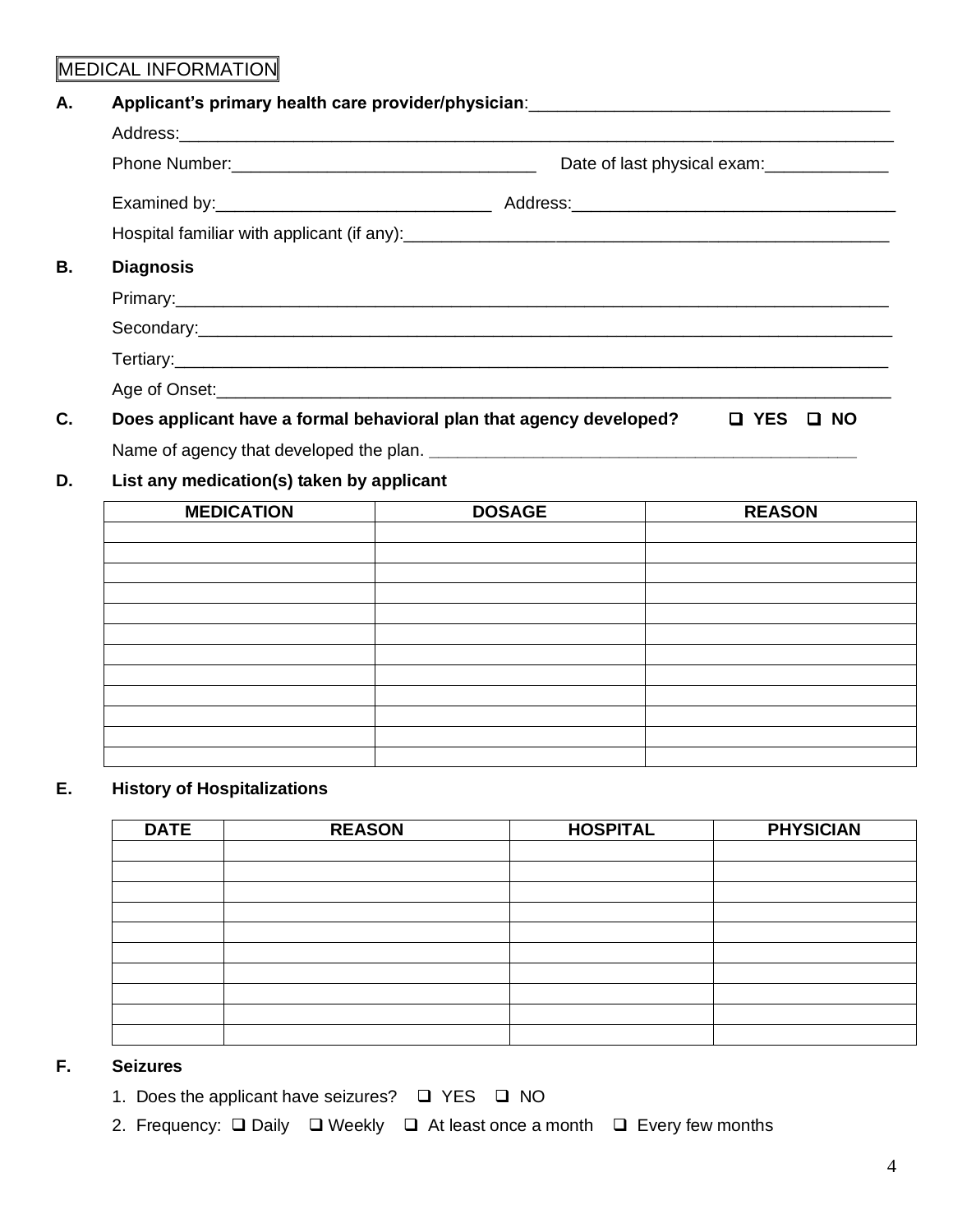|    | 3. Type of seizures: <u>contained a set of the set of the set of the set of the set of the set of the set of the set of the set of the set of the set of the set of the set of the set of the set of the set of the set of the s</u> |                                                     |
|----|--------------------------------------------------------------------------------------------------------------------------------------------------------------------------------------------------------------------------------------|-----------------------------------------------------|
|    | 4. Are seizures controlled by medication? $\Box$ YES $\Box$ NO                                                                                                                                                                       |                                                     |
| G. | <b>Applicant's Mobility</b>                                                                                                                                                                                                          |                                                     |
|    | $\Box$ Walks independently $\Box$ Uses cane $\Box$ Uses crutches $\Box$ Uses walker<br>$\Box$ Uses wheelchair $\Box$ YES $\Box$ NO                                                                                                   | $\Box$ Manual $\Box$ Electric $\Box$ Self propelled |
| Η. | <b>Vision</b>                                                                                                                                                                                                                        |                                                     |
|    | 1. Any vision impairment: □ YES □ NO<br>2. Does applicant wear glasses or contact lenses? ______________________________                                                                                                             |                                                     |
|    |                                                                                                                                                                                                                                      |                                                     |
| Ι. | <b>Hearing</b>                                                                                                                                                                                                                       |                                                     |
|    | 1. Does applicant have a hearing problem? $\Box$ YES                                                                                                                                                                                 | $\Box$ NO                                           |
|    | 2. Does applicant wear a hearing aid:                                                                                                                                                                                                | $\Box$ YES $\Box$ NO                                |
|    | 3. Date of last hearing exam: _________________ Deaf: Q YES Q NO                                                                                                                                                                     |                                                     |
| J. | <b>Dental</b>                                                                                                                                                                                                                        |                                                     |
|    |                                                                                                                                                                                                                                      |                                                     |
|    | 2. Brief description of any dental problem(s): __________________________________                                                                                                                                                    |                                                     |
|    | 3. Is individual currently in need of any dental procedures? $\Box$ YES $\Box$ NO                                                                                                                                                    |                                                     |
|    | Please include statement from dentist indicating general dental health.                                                                                                                                                              |                                                     |
| Κ. | <b>Equipment Needed</b>                                                                                                                                                                                                              |                                                     |
|    | $\Box$ Hoyer Lift $\Box$ Bed Rails $\Box$ Need for oxygen? $\Box$ Other adaptive / special equipment ______                                                                                                                          |                                                     |
|    |                                                                                                                                                                                                                                      |                                                     |
|    | L. Allergies (bee stings, drugs, dust, mold, food, etc.)                                                                                                                                                                             |                                                     |
|    |                                                                                                                                                                                                                                      |                                                     |
|    |                                                                                                                                                                                                                                      |                                                     |
|    | Does applicant have any other medical problems not listed?                                                                                                                                                                           |                                                     |
|    |                                                                                                                                                                                                                                      |                                                     |
|    |                                                                                                                                                                                                                                      |                                                     |
|    |                                                                                                                                                                                                                                      |                                                     |
|    | <b>SPEECH AND LANGUAGE INFORMATION</b>                                                                                                                                                                                               |                                                     |
|    | 1. Does applicant have a speech/language impairment:                                                                                                                                                                                 | $\Box$ YES<br>$\Box$ NO                             |
|    | 2. Is applicant verbal?<br><b>Q</b> YES<br>$\Box$ NO                                                                                                                                                                                 |                                                     |
|    | 3. Has applicant had a speech/language assessment?                                                                                                                                                                                   | <b>Q</b> YES<br>□ NO                                |
|    |                                                                                                                                                                                                                                      |                                                     |
|    | 5. Means of communication:                                                                                                                                                                                                           |                                                     |
|    | $\Box$ Sign Language<br>$\Box$ Gestures<br>$\Box$ Speech                                                                                                                                                                             | □ Communication Board                               |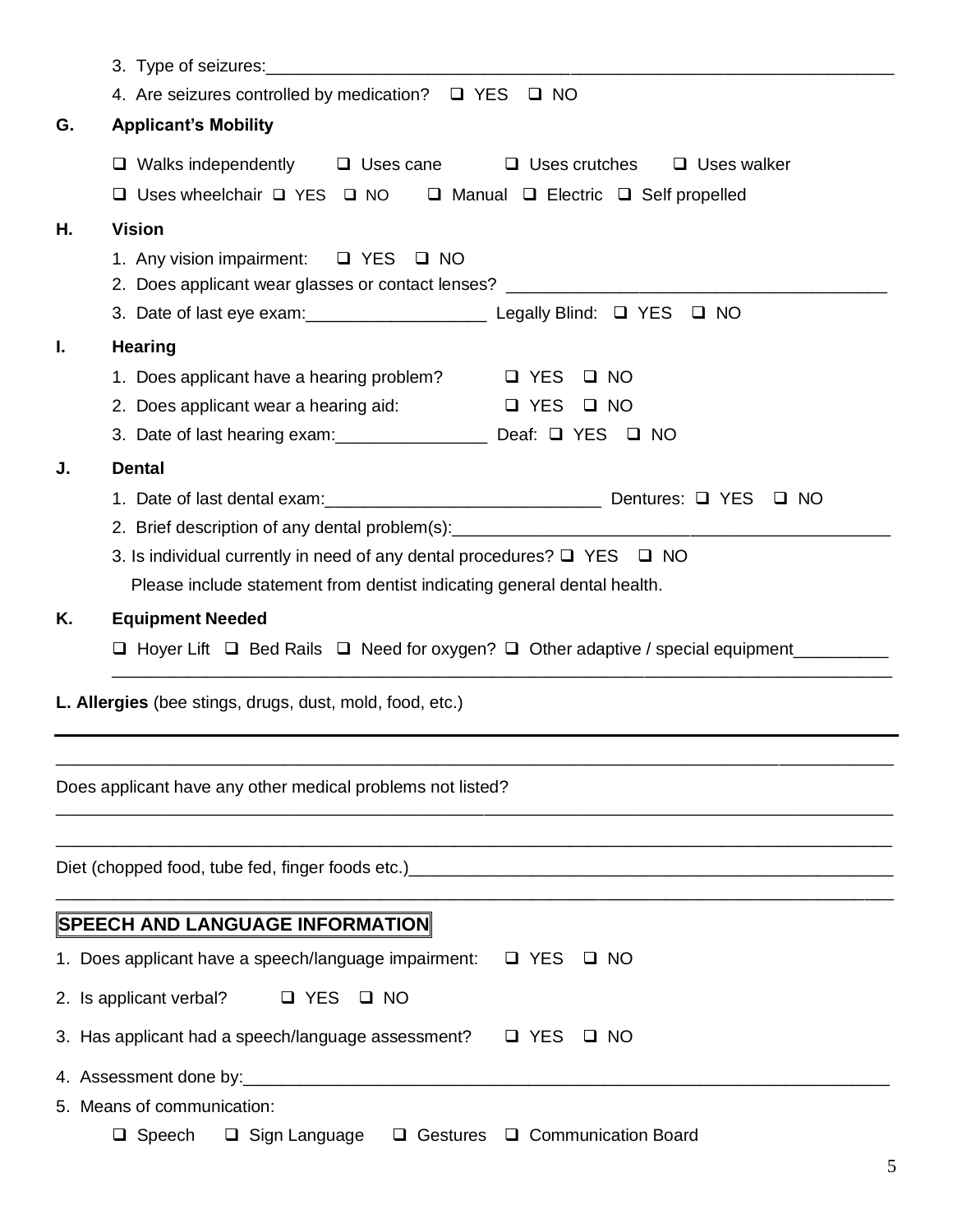## **MENTAL HEALTH**

1. Does applicant have a history of mental health treatment, alcohol or substance abuse? ❑ YES ❑ NO

List previous treatment and dates:

| <b>DATE</b> | <b>TREATMENT CENTER</b> | <b>IN-PATIENT OR</b><br><b>OUT-PATENT</b> | <b>PHYSICIAN/COUNSELOR</b> |
|-------------|-------------------------|-------------------------------------------|----------------------------|
|             |                         |                                           |                            |
|             |                         |                                           |                            |
|             |                         |                                           |                            |
|             |                         |                                           |                            |

- 2. Is the applicant currently in treatment? ❑ YES ❑ NO
- 3. Name of psychiatrist/counselor:\_\_\_\_\_\_\_\_\_\_\_\_\_\_\_\_\_\_\_\_\_\_\_\_\_\_\_\_\_\_\_\_\_\_\_\_\_\_\_\_\_\_\_\_\_\_\_\_\_\_\_\_\_\_\_\_\_\_\_\_
- 4. Diagnosis:\_\_\_\_\_\_\_\_\_\_\_\_\_\_\_\_\_\_\_\_\_\_\_\_\_\_\_\_\_\_\_\_\_\_\_\_\_\_\_\_\_\_\_\_\_\_\_\_\_\_\_\_\_\_\_\_\_\_\_\_\_\_\_\_\_\_\_\_\_\_\_\_\_\_\_\_\_

## **PSYCHOLOGICAL INFORMATION**

**A.** Date of last psychological evaluation:\_\_\_\_\_\_\_\_\_\_\_\_\_\_\_\_\_\_\_\_\_\_\_\_\_\_\_\_\_\_\_\_\_\_\_\_\_\_\_\_\_\_\_\_\_\_\_\_\_\_\_\_

Performed by: \_\_\_\_\_\_\_\_\_\_\_\_\_\_\_\_\_\_\_\_\_\_\_\_\_\_\_\_\_\_\_\_\_\_\_\_\_\_\_\_\_\_\_\_\_\_\_\_\_\_\_\_\_\_\_\_\_\_\_\_\_\_\_\_\_\_\_\_\_\_

| Address:   |  |  |
|------------|--|--|
| Diagnosis: |  |  |

**B. Does applicant have a history of behavioral problems?** ❑ YES ❑ NO (If so, describe the problem using the chart below).

| <b>BEHAVIOR</b> | <b>FREQUENCY</b> | <b>SEVERITY</b> | <b>INTERVENTION</b> |
|-----------------|------------------|-----------------|---------------------|
|                 |                  |                 |                     |
|                 |                  |                 |                     |
|                 |                  |                 |                     |
|                 |                  |                 |                     |
|                 |                  |                 |                     |

**C. Has the applicant ever been convicted of a crime?** ❑ YES ❑ NO

Provide details:

**D. Is any other family member diagnosed as having a disability?** ❑ YES ❑ NO Describe:\_\_\_\_\_\_\_\_\_\_\_\_\_\_\_\_\_\_\_\_\_\_\_\_\_\_\_\_\_\_\_\_\_\_\_\_\_\_\_\_\_\_\_\_\_\_\_\_\_\_\_\_\_\_\_\_\_\_\_\_\_\_\_\_\_\_\_\_\_\_\_\_\_\_

### **BACKGROUND INFORMATION**

| <b>NAME OF SCHOOLS ATTENDED</b> | <b>COMPLETE ADDRESS</b> | <b>DATE</b> |
|---------------------------------|-------------------------|-------------|
|                                 |                         |             |
|                                 |                         |             |
|                                 |                         |             |
|                                 |                         |             |
|                                 |                         |             |

Contact person:\_\_\_\_\_\_\_\_\_\_\_\_\_\_\_\_\_\_\_\_\_\_\_\_\_\_\_\_\_\_\_\_\_\_\_\_\_\_\_\_\_\_\_\_\_\_\_\_\_\_\_\_\_\_\_\_\_\_\_\_\_\_\_\_\_\_\_\_\_\_\_\_\_\_\_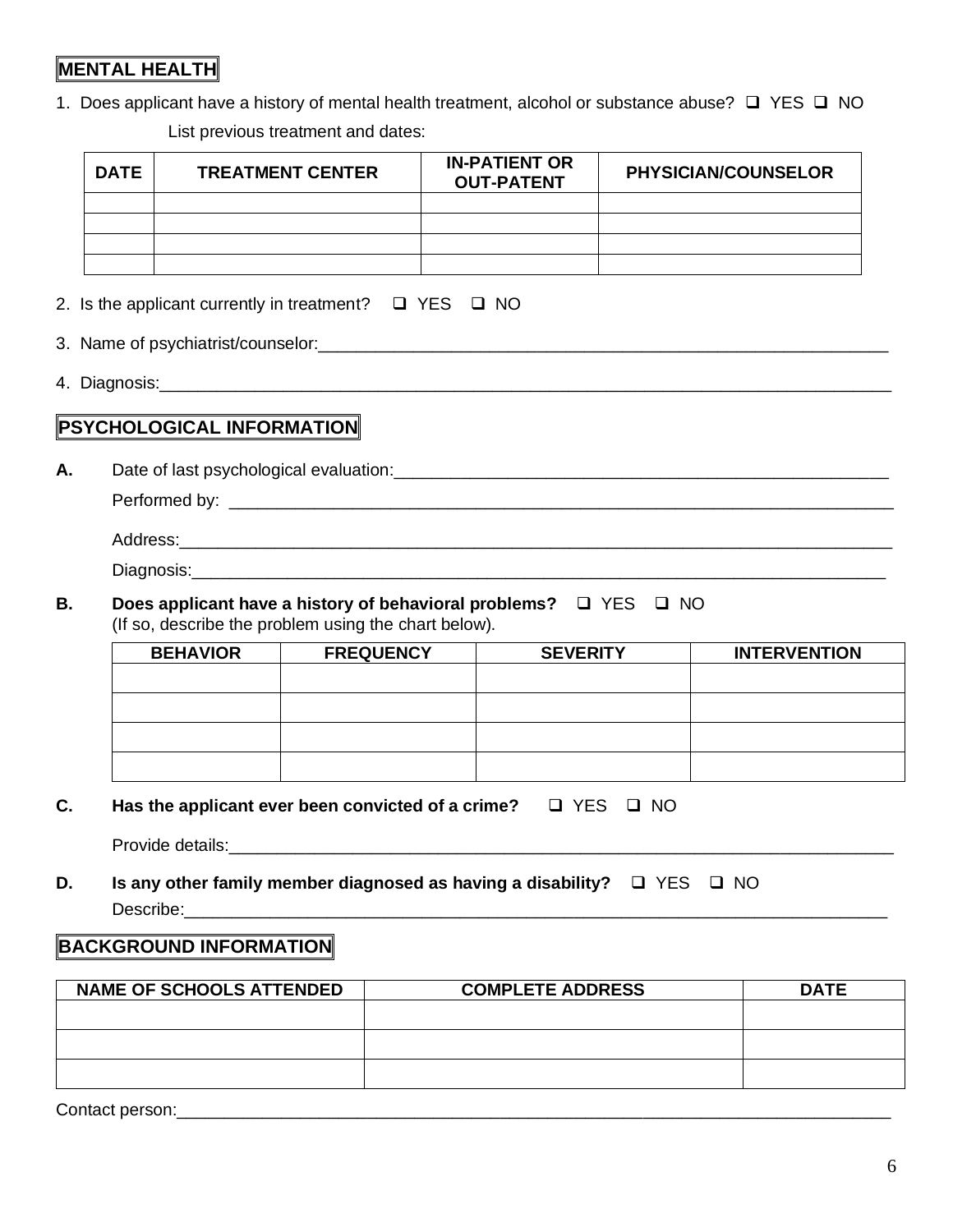| <b>ADULT PROGRAMS ATTENDED</b> | <b>COMPLETE ADDRESS</b> | <b>DATE</b> |
|--------------------------------|-------------------------|-------------|
|                                |                         |             |
|                                |                         |             |
|                                |                         |             |
|                                |                         |             |

Contact person:\_\_\_\_\_\_\_\_\_\_\_\_\_\_\_\_\_\_\_\_\_\_\_\_\_\_\_\_\_\_\_\_\_\_\_\_\_\_\_\_\_\_\_\_\_\_\_\_\_\_\_\_\_\_\_\_\_\_\_\_\_\_\_\_\_\_\_\_\_\_\_\_\_\_\_

| <b>VOCATIONAL TRAININGS OR</b><br><b>EVALUATION</b> | <b>COMPLETE ADDRESS</b> | <b>DATE</b> |
|-----------------------------------------------------|-------------------------|-------------|
|                                                     |                         |             |
|                                                     |                         |             |
|                                                     |                         |             |

| <b>SKILLS CHECKLIST</b>                                                                                                        |  |  |
|--------------------------------------------------------------------------------------------------------------------------------|--|--|
| A. Is applicant independent in personal self-care skills? $\Box$ YES $\Box$ NO<br>(e.g. bathing, dressing, feeding, toileting) |  |  |
|                                                                                                                                |  |  |
|                                                                                                                                |  |  |
| B. Can applicant self medicate? $\Box$ YES $\Box$ NO                                                                           |  |  |
| C. Can applicant cross streets? $\Box$ Independently $\Box$ With Assistance $\Box$ No                                          |  |  |
| D. Can applicant use mass transit? $\Box$ Independently $\Box$ With Assistance $\Box$ No                                       |  |  |
| E. Is applicant capable of remaining at home unsupervised? $\Box$ YES $\Box$ NO                                                |  |  |
|                                                                                                                                |  |  |
|                                                                                                                                |  |  |
| G. Does applicant sleep through the night? $\Box$ YES $\Box$ NO                                                                |  |  |
|                                                                                                                                |  |  |
|                                                                                                                                |  |  |
|                                                                                                                                |  |  |
|                                                                                                                                |  |  |
| <u> 1989 - Johann Stoff, deutscher Stoff, der Stoff, der Stoff, der Stoff, der Stoff, der Stoff, der Stoff, der S</u>          |  |  |
|                                                                                                                                |  |  |
| K. Please provide a brief description of the applicant's daily routine.<br><u>Example 2008</u>                                 |  |  |
|                                                                                                                                |  |  |
|                                                                                                                                |  |  |

Has applicant received or is receiving any type of services or financial assistance from Richcroft, Inc. or any other agency? (i.e. Rolling Access, Respite Services, In-Home Support, Foster Care etc.) ❑ YES ❑ NO

**\_\_\_\_\_\_\_\_\_\_\_\_\_\_\_\_\_\_\_\_\_\_\_\_\_\_\_\_\_\_\_\_\_\_\_\_\_\_\_\_\_\_\_\_\_\_\_\_\_\_\_\_\_\_\_\_\_\_\_\_\_\_\_\_\_\_\_\_\_\_\_\_\_\_\_\_\_\_\_\_\_\_\_\_\_\_\_\_**

If yes, please list agency / agencies and explain in detail\_\_\_\_\_\_\_\_\_\_\_\_\_\_\_\_\_\_\_\_\_\_\_\_\_\_\_\_\_\_\_\_\_\_\_\_\_\_\_\_\_\_\_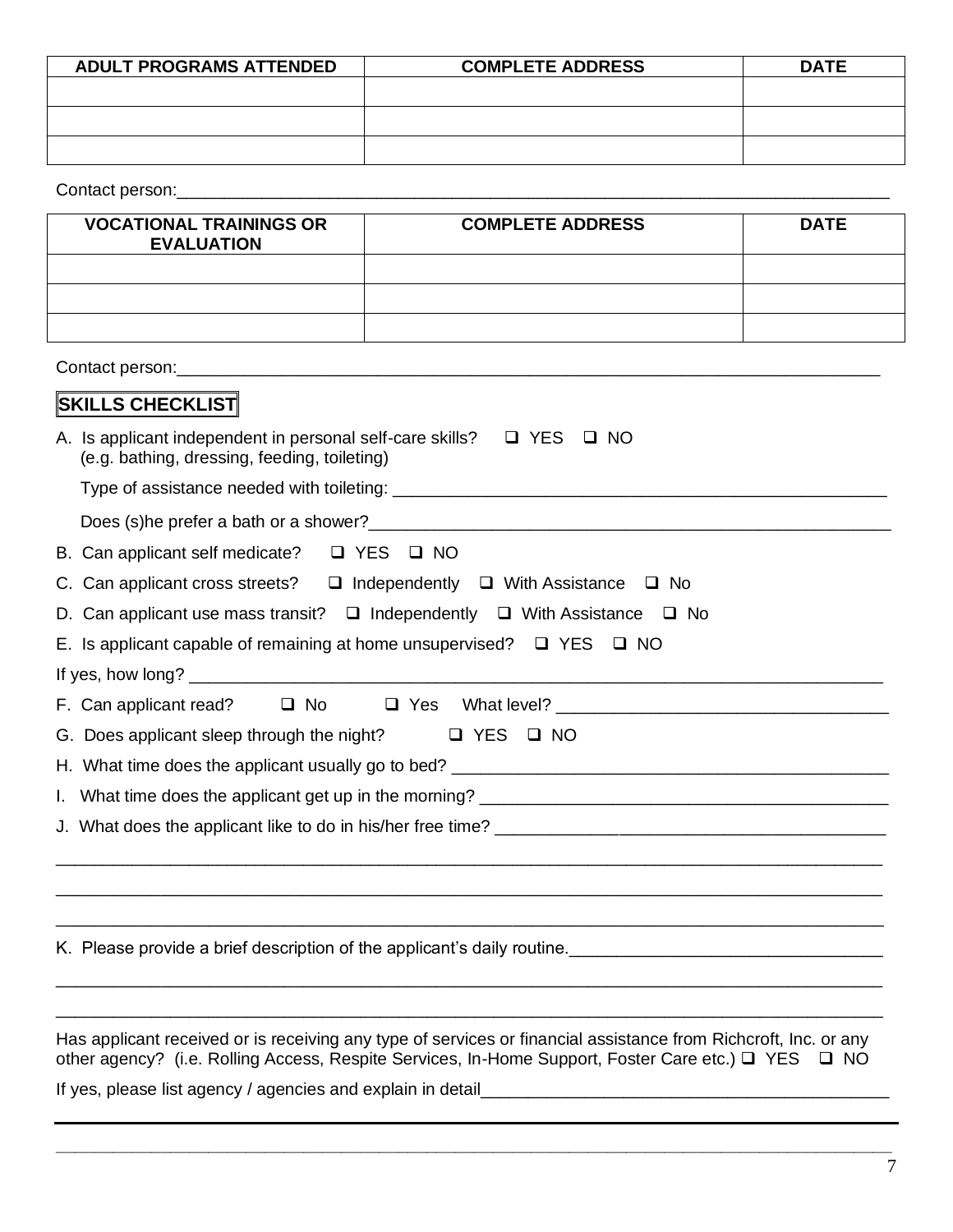## **SIGNATURES**

| Signature of parent/guardian (if applicable)                                                                                                                                                                                                                                                                                                      | Date                                         |
|---------------------------------------------------------------------------------------------------------------------------------------------------------------------------------------------------------------------------------------------------------------------------------------------------------------------------------------------------|----------------------------------------------|
| Signature of parent/guardian (if at least 18 years old)                                                                                                                                                                                                                                                                                           | Date                                         |
| Signature of person completing this form                                                                                                                                                                                                                                                                                                          | Date                                         |
| Richcroft, Inc. provides services and operates its facilities without discrimination on the basis of race, color,<br>national origin, religion, political affiliation, marital status, age, sex or disability. The following information is<br>useful for statistical purposes only; completion of this portion of this application is voluntary. |                                              |
|                                                                                                                                                                                                                                                                                                                                                   |                                              |
| Ethnic Identification (check as applicable):                                                                                                                                                                                                                                                                                                      |                                              |
| □ Black □ Caucasian □ Hispanic □ Native American □ Asian                                                                                                                                                                                                                                                                                          |                                              |
| ❏                                                                                                                                                                                                                                                                                                                                                 |                                              |
| U.S. Citizen? $\Box$ Yes $\Box$ No<br>Sex: $\Box$ Male $\Box$ Female                                                                                                                                                                                                                                                                              |                                              |
| Height: __________ Weight: _______________________Eye Color: ____________________ Hair Color: _______________                                                                                                                                                                                                                                     |                                              |
| Language(s) spoken or understood: □ English □ Other, specify: __________________                                                                                                                                                                                                                                                                  |                                              |
| Language(s) used in Applicant's home environment:                                                                                                                                                                                                                                                                                                 | $\Box$ English $\Box$ Other, specify: ______ |